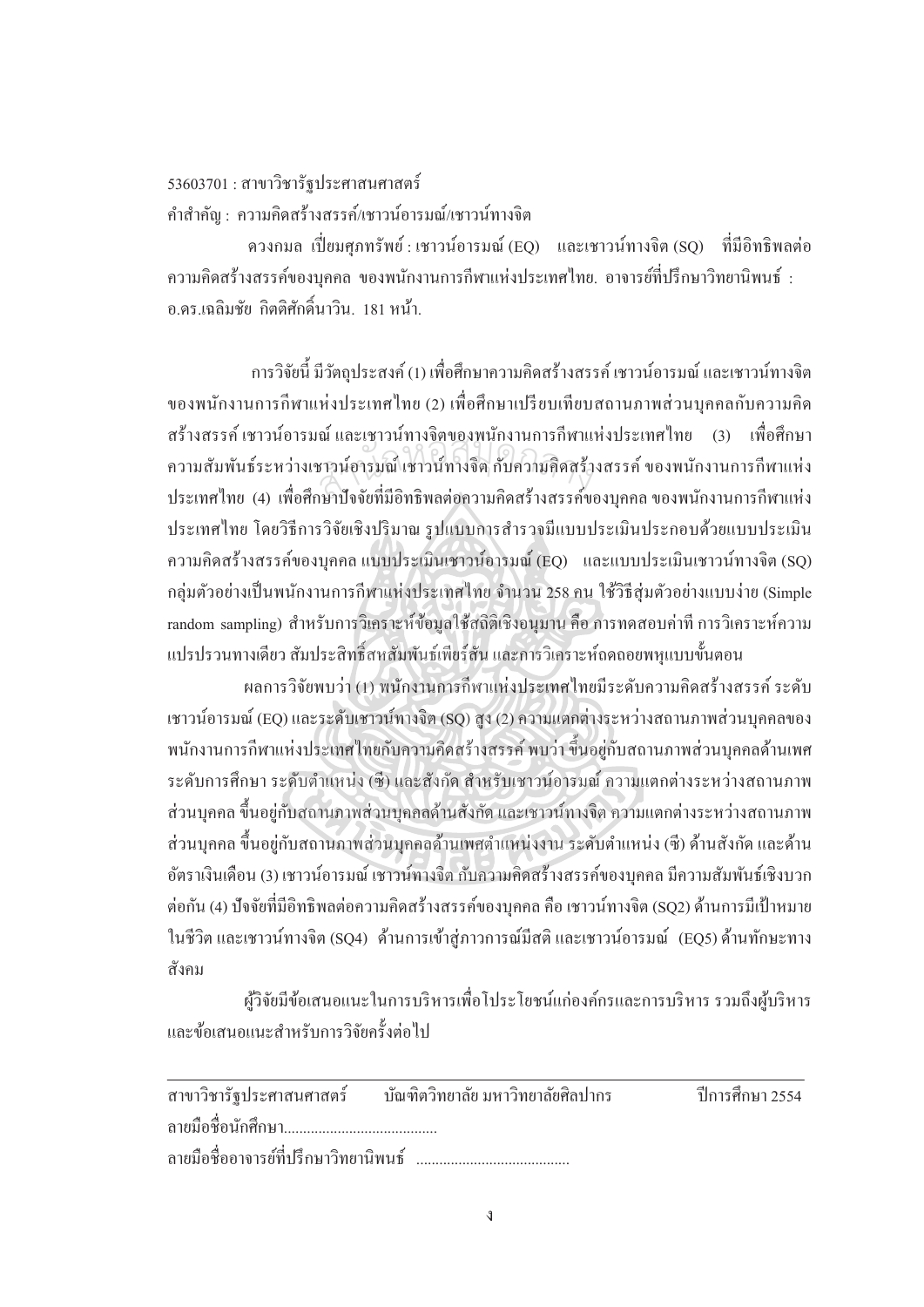## 53603701 : MAJOR : PUBLIC ADMINISTRATION

KEY WORD : CREATIVITY/EMOTIONAL QUOTIENT (EQ)/SPIRITUAL QUOTIENT (SQ) DUANGKAMON PIAMSUPPASAP : EMOTIONAL QUOTIENT (EQ) , AND SPIRITUAL (SQ) INFLUENCING INDIVIDUAL CREATIVITY : A CASE STUDY OF SPORT AUTHORITY OF THAILAND (SAT)'S OFFICERS. THESIS ADVISOR : CHALERMCHAI KITTISAKNAWIN, Ph.D. 181 pp.

This research investigated (1) to study the Individual Creativity, Emotional Quotient (EQ) and Spiritual Quotient (SQ), (2) to study the difference of personal factor that will have difference of Individual Creativity, Emotional Quotient (EQ) and Spiritual Quotient (SQ), (3) the relationships between the Emotional Quotient (EQ), Spiritual Quotient (SQ) and Individual Creativity of SAT's officer, and (4) examined are factors influencing Individual Creativity of SAT's officer. In this inquiry, the researcher utilized quantitative methods in carrying out a survey research approach. The quality of the inventory (i.e. Individual Creativity inventory, Emotional Quotient inventory and Spiritual Quotient inventory) used by the researcher in conjunction with an evaluation form was established to be a reliable instrument of research. There were 258 officers which have been calculated to be collected by Taro Yamane Formula at the confidence interval of 95%. The researcher collected data of 258 officers of Sports Authority of Thailand (SAT). The Data were analyzed, formulate and tabulated in the forms of t-test, one-way ANOVA, Pearson's correlation coefficient and stepwise multiple regression analysis. Quotient inventory and Spiritual Quotion with an evaluation form was establistic<br>refer 258 officers which have been calculation form was establistic<br>the confidence interval of 95%. The ref

Findings was as follows: (1) the Level of Individual Creativity, Emotional Quotient (EQ) and Spiritual Quotient (SQ) of SAT's Officers are high, (2) Individual Creativity has varied by gender, level of education, level of position, office, Emotional Quotient (EQ) has varied by office and Spiritual Quotient (SQ) has varied by gender, position, level of position, office and salary, (3) In respect to Individual Creativity, the researcher found that was positively correlated with Emotional Quotient (EQ) and Spiritual Quotient (SQ) (4) Factors influencing Individual Creativity were Spiritual Quotient (SQ) in Personal Meaning Production and Conscious State Expansion and Emotional Quotient (EQ) in Social Skills.

The researcher proposes management recommendations for benefits of organization, administration and the management, and has recommendations for further researches.



Program of Public Administration Graduate School, Silpakorn University Academic Year 2011 Student's signature ........................................ Thesis Advisor's signature ........................................